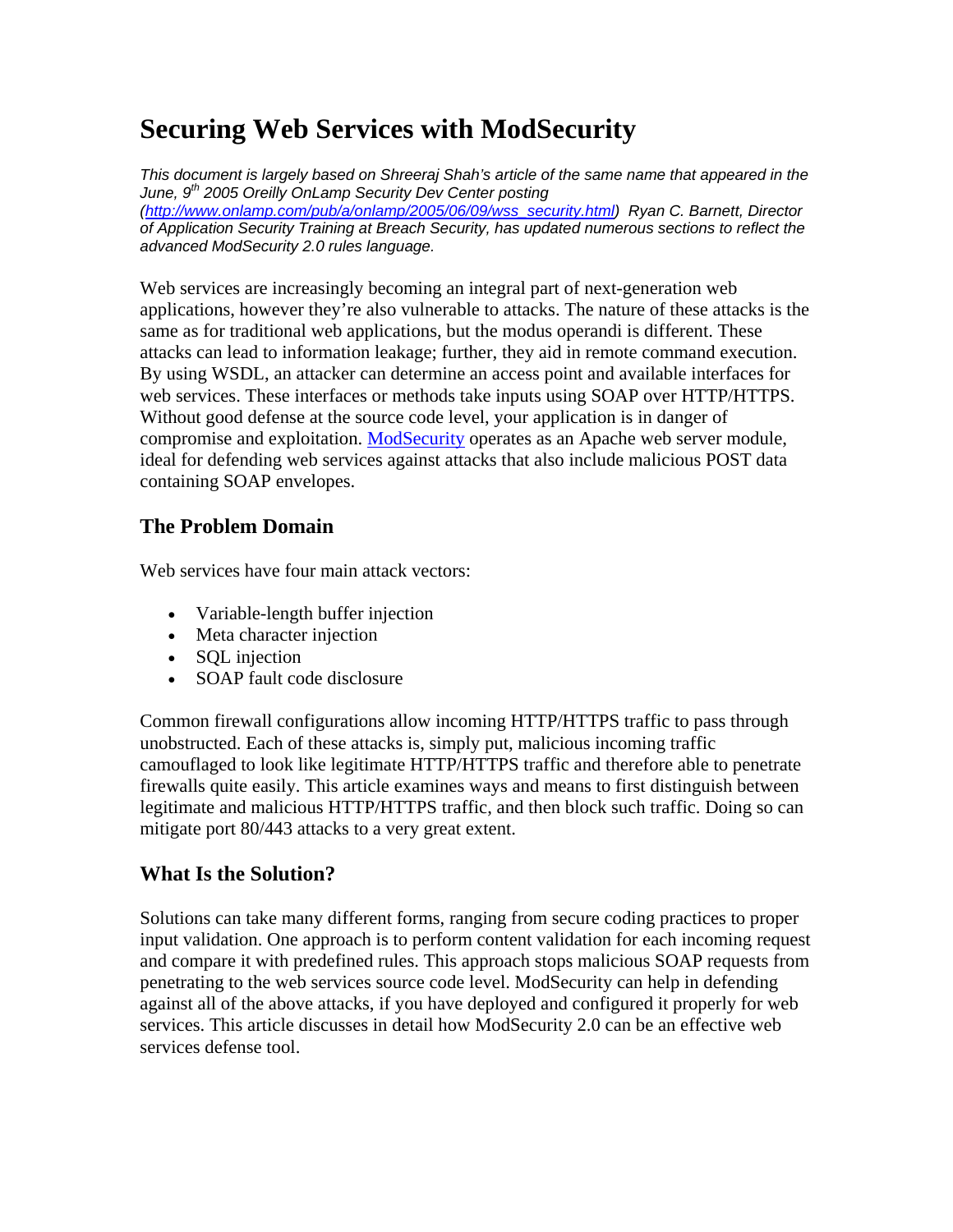After deploying web services, it is important to provide a sound defense against different sets of attack vectors. Each attack vector needs a different defense strategy. Consider a case study of a bank--a fictitious one and meant to serve only as an example.

Blue Bank (*www.bluebank.example.com*) has recently deployed web services securely using ModSecurity. It provides banking services over the internet for its financial partners and clients. Its web services provide online customer services such as account balances, money transfers, and modifying customer information. Figure 1 illustrates the web services deployment architecture at Blue Bank.



*Figure 1. Deployment at Blue Bank*

There are many different ways to deploy web services. In this case, the web service runs on Tomcat/Axis and plugs into the Apache web server. The *banking web services* application is Java code (with the .jws file extension).

Relevant sample snippets of Apache and Axis configuration files include the Apache *httpd.conf*, which loads Tomcat:

```
LoadModule jk2_module modules/mod_jk2.so 
JkSet config.file /usr/local/apache2/conf/workers2.properties
```
The Axis *web.xml* file, which supports AxisServlet for web services processing:

```
<servlet-mapping> 
     <servlet-name>AxisServlet</servlet-name> 
     <url-pattern>*.jws</url-pattern> 
</servlet-mapping>
```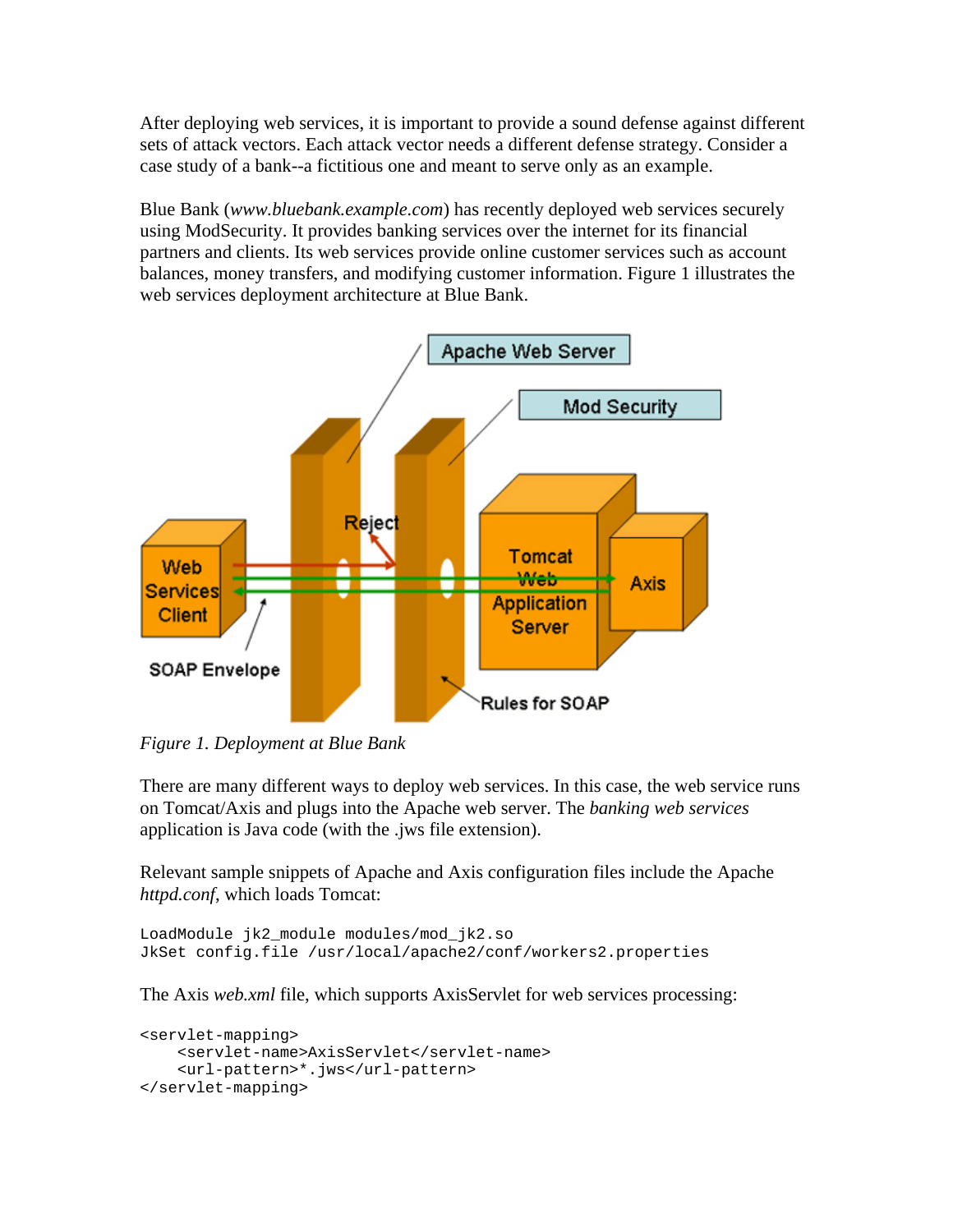Once the above configuration is in place, you can deploy any web services on this server. If you observe the header information sent out with this server's responses, you can identify this line:

Server: Apache/2.2.0 (Unix) mod\_ssl/2.0.50 OpenSSL/0.9.7d mod\_jk2/2.0.4

The above header suggests that the web server is Apache/2.2.0 (Unix) running the Tomcat module mod\_jk2/2.0.4. Axis runs as part of the Tomcat web application and is ready for the deployment of web services. To provide a defense at the web services level, Blue Bank has loaded the ModSecurity module that provides application-filtering capabilities. The following line in *httpd.conf* loads the security module:

```
LoadModule security2_module modules/mod_security2.so
```
With ModSecurity in place, Blue Bank can add filtering rules from the Core Ruleset in *httpd.conf*:

```
<IfModule security2_module> 
      Include conf/rules/*.conf 
</IfModule>
```
Then, if you follow the steps outlined in the following Blog post – Handling False Positives and Create Custom Rules – you can then implement Web Service rules in a modsecurity\_crs\_15\_customrules.conf file. With this, Blue Bank has everything in place for systems administrators and developers to build web services and use the ModSecurity's effective content filtering capability to defend against malicious incoming HTTP/HTTPS requests.

Consider a sample web service at *www.bluebank.example.com/axis/getBalance.jws*. The WSDL response for this specific web service comes from *www.bluebank.example.com/axis/getBalance.jws?wsdl*. Note: *www.bluebank.example.com* is a hypothetical domain used only as an example.

# **Method/Interface data derived from WSDL to show account balance**

Scrutinize the WSDL response obtained as a result of the HTTP request passed. Of specific interest here is the invocation method, which takes the bank id and passes relevant account balance information back to the client over HTTP. The operation tag specifies methods that a web services client can invoke. The relevant snippets of the WSDL file include:

```
<wsdl:operation name="getInput"> 
  <wsdlsoap:operation soapAction=""/> 
    <wsdl:input name="getInputRequest"> 
      <wsdlsoap:body 
encodingStyle=http://schemas.xmlsoap.org/soap/encoding/ 
              namespace="http://DefaultNamespace" 
              use="encoded"/> 
    </wsdl:input>
```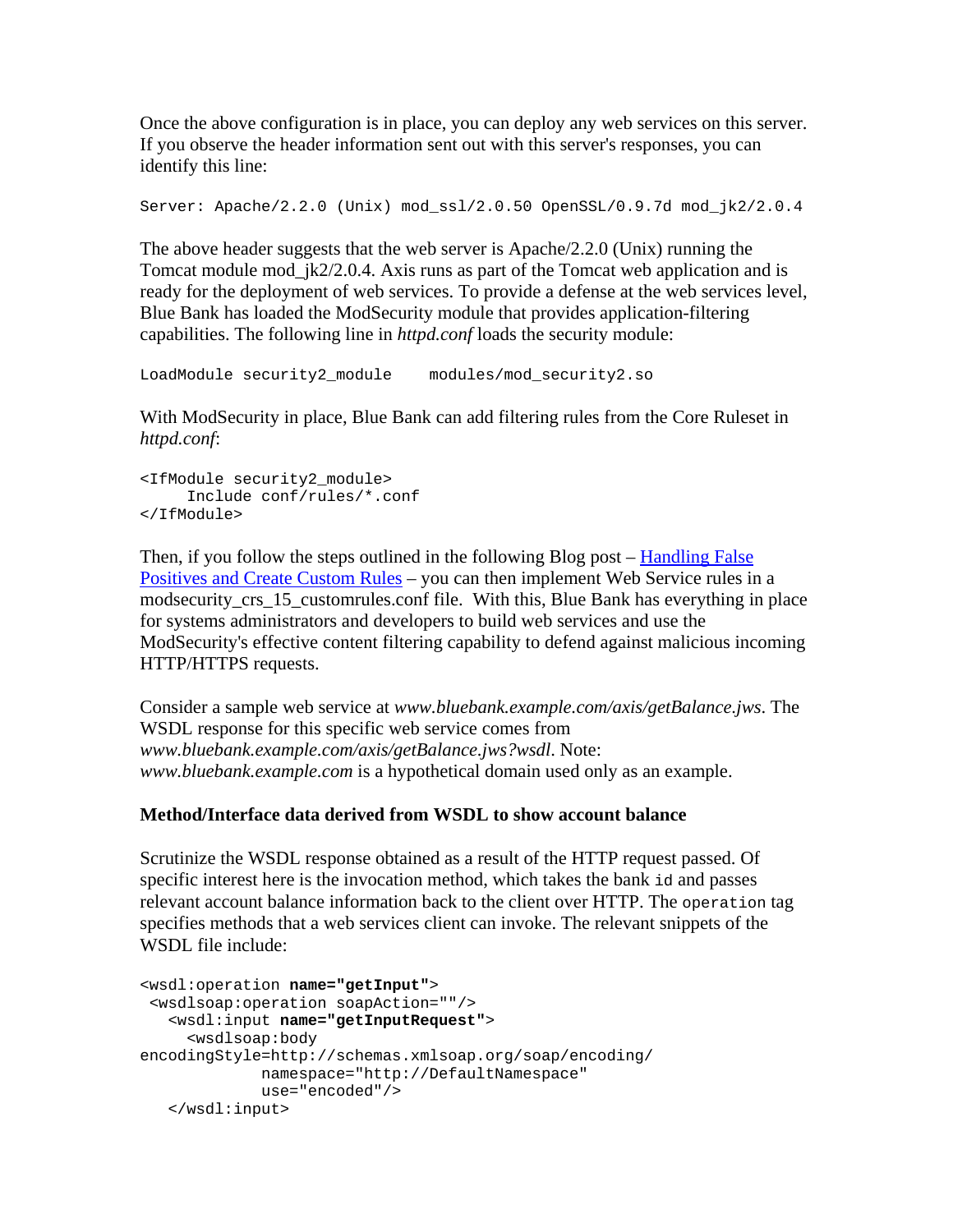```
 <wsdl:output name="getInputResponse"> 
      <wsdlsoap:body 
encodingStyle=http://schemas.xmlsoap.org/soap/encoding/ 
namespace="http://www.bluebank.example.com/axis/getBalance.jws" 
              use="encoded"/> 
    </wsdl:output> 
<wsdl:message name="getInputResponse"> 
     <wsdl:part name="getInputReturn" type="xsd:string"/> 
</wsdl:message> 
<wsdl:message name="getInputRequest"> 
     <wsdl:part name="id" type="xsd:string"/> 
</wsdl:message>
```
As shown above, passing an id to this particular method will cause it to return a string as output. When you pass a bank account id as input to the web service, you will receive the account balance available for that particular account id.

# **Invoking the web service over HTTP**

Blue Bank's clients or partners seeking account balance information over the internet can fetch the requisite information by sending a properly formatted envelope to the banking web services. Figure 2 shows an HTTP request for account balance information for account id 12123 being sent to the web service.



*Figure 2. Invoking the web service over HTTP*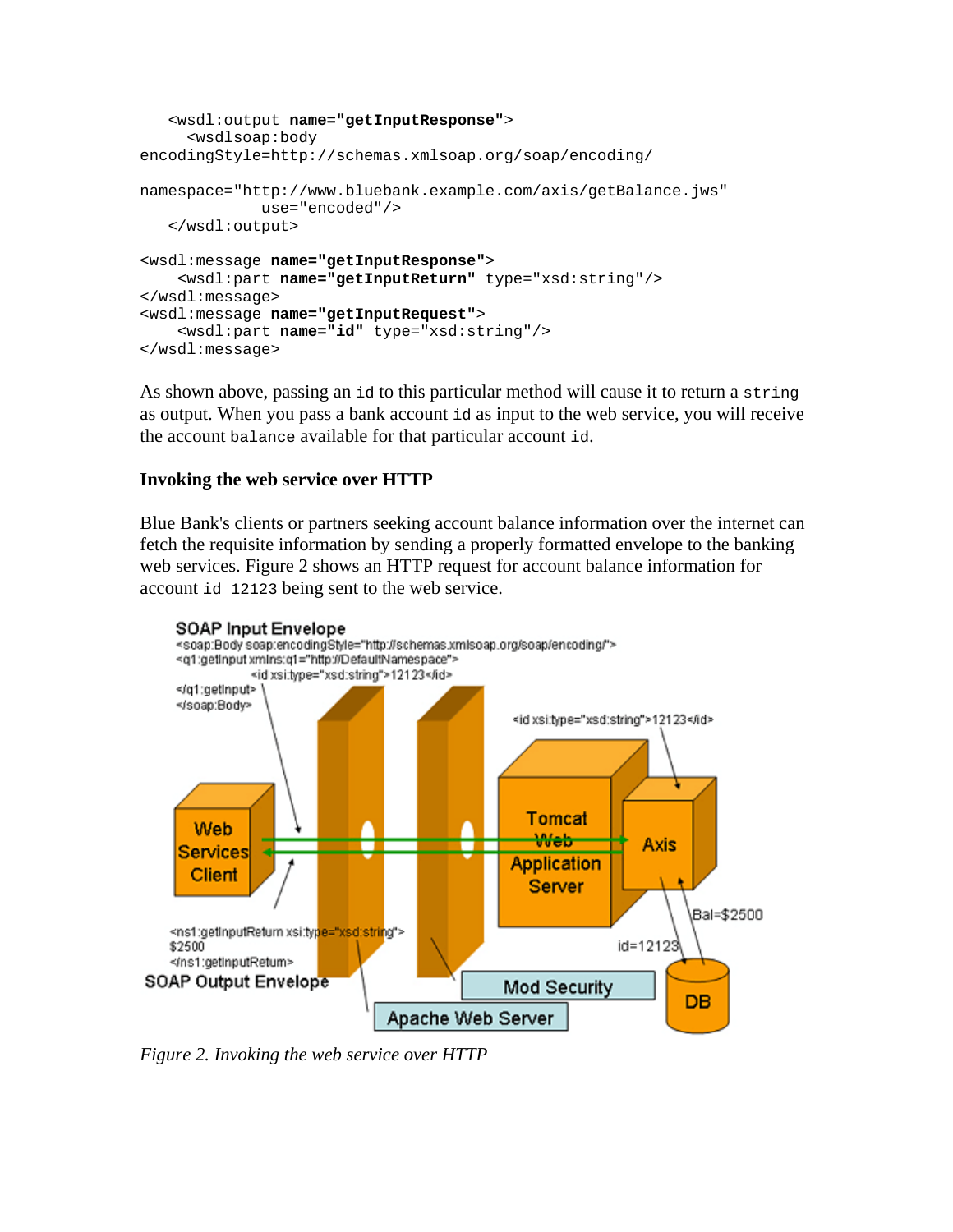There are several different ways to create SOAP clients that generate properly formatted SOAP requests. Here is an example of a SOAP client using SOAP::Lite in Perl. The following simple code generates a SOAP request on the wire.

```
#!perl -w 
use SOAP::Lite; 
print SOAP::Lite 
  \rightarrowservice('http://www.bluebank.example.com/axis/getBalance.jws?wsdl') 
   -> getInput('12123');
```
Another option for sending SOAP/XML requests is to use the Curl application. Let's say you have the following example SOAP/XML data in a file called "xml.post" -

```
<?xml version="1.0" encoding="utf-8"?> 
<soap:Envelope xmlns:soap="http://schemas.xmlsoap.org/soap/envelope/" 
xmlns:soapenc="http://schemas.xmlsoap.org/soap/encoding/" 
xmlns:tns="http://www.bluebank.example.com/axis/getBalance.jws" 
xmlns:types=" 
http://www.bluebank.example.com/axis/getBalance.jws/encodedTypes" 
xmlns:xsi="http://www.w3.org/2001/XMLSchema-instance" 
xmlns:xsd="http://www.w3.org/2001/XMLSchema"> 
         <soap:Body 
soap:encodingStyle="http://schemas.xmlsoap.org/soap/encoding/"> 
                 <q1:getInput xmlns:q1="http://DefaultNamespace"> 
                          <id xsi:type="xsd:string">12123</id> 
                 </q1:getInput> 
         </soap:Body> 
</soap:Envelope>
```
With curl, you can use command line options to quickly simulate sending XML POST data by using the "-d" flag to send the data in the xml.post file such as this –

```
# curl -d "`cat xml.post`" -H 'Content-Type: text/xml; charset=utf-8' -
H 'SOAPAction: ""' http://www.bluebank.example.com/axis/getBalance.jws
```
The advantage of using a tool such as curl for this task is that if you decide to alter the data in the xml.post file (to insert malicious attack payloads), curl will automatically correct the Content-Length header size. An HTTP/SOAP request sent to *www.bluebank.example.com* with the id of 12123 will generate something like:

```
POST /axis/getBalance.jws HTTP/1.0 
Content-Type: text/xml; charset=utf-8 
SOAPAction: "" 
Content-Length: 576 
Expect: 100-continue
```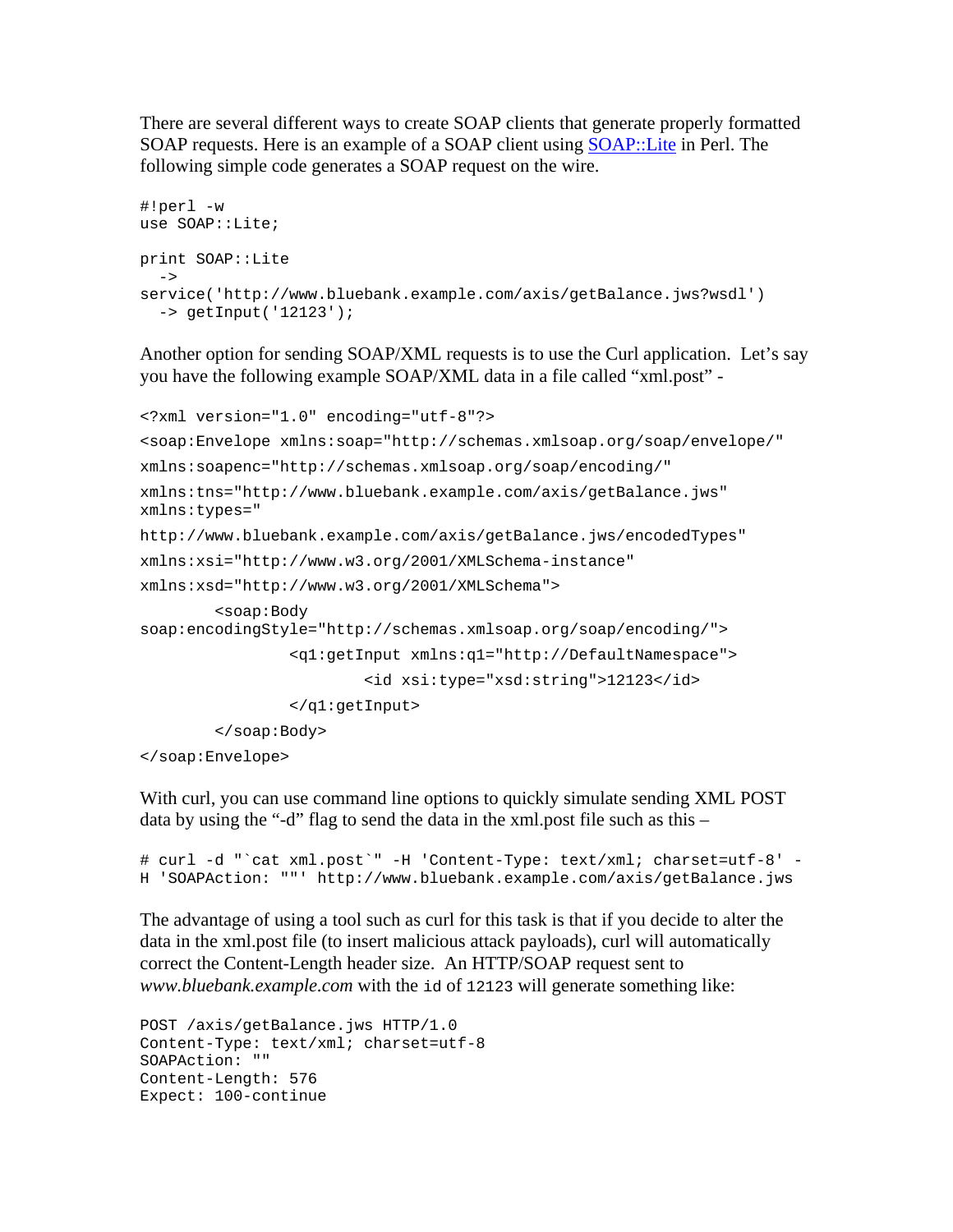Host: www.bluebank.example.com

```
<?xml version="1.0" encoding="utf-8"?> 
<soap:Envelope xmlns:soap="http://schemas.xmlsoap.org/soap/envelope/" 
xmlns:soapenc="http://schemas.xmlsoap.org/soap/encoding/" 
xmlns:tns="http://www.bluebank.example.com/axis/getBalance.jws" 
xmlns:types=" 
http://www.bluebank.example.com/axis/getBalance.jws/encodedTypes" 
xmlns:xsi="http://www.w3.org/2001/XMLSchema-instance" 
xmlns:xsd="http://www.w3.org/2001/XMLSchema"> 
         <soap:Body 
soap:encodingStyle="http://schemas.xmlsoap.org/soap/encoding/"> 
                  <q1:getInput xmlns:q1="http://DefaultNamespace"> 
                          <id xsi:type="xsd:string">12123</id>
                  </q1:getInput> 
         </soap:Body> 
</soap:Envelope> 
... 
HTTP/1.1 200 OK 
Date: Mon, 03 Jan 2005 19:24:10 GMT 
Server: Apache/2.0.50 (Unix) mod_ssl/2.0.50 OpenSSL/0.9.7d 
mod_jk2/2.0.4 
Set-Cookie: JSESSIONID=69C6540CC427A8B064C0795ADDFC20EA; Path=/axis 
Content-Type: text/xml;charset=utf-8 
Connection: close 
<?xml version="1.0" encoding="UTF-8"?> 
<soapenv:Envelope 
xmlns:soapenv="http://schemas.xmlsoap.org/soap/envelope/" 
                  xmlns:xsd="http://www.w3.org/2001/XMLSchema" 
                 xmlns:xsi="http://www.w3.org/2001/XMLSchema-instance"> 
         <soapenv:Body> 
                  <ns1:getInputResponse 
soapenv:encodingStyle="http://schemas.xmlsoap.org/soap/encoding/" 
                          xmlns:ns1="http://DefaultNamespace"> 
                          <ns1:getInputReturn 
xsi:type="xsd:string">$2500</ns1:getInputReturn>
                  </ns1:getInputResponse> 
         </soapenv:Body> 
</soapenv:Envelope>
```
# **Gluing a Web Services Resource into ModSecurity**

Blue Bank's web service uses the URL *www.bluebank.example.com/axis/getBalance.jws*. It's generally a good idea to create a rule set for this resource. To do so, Blue Bank has glued its resource into *modsecurity\_crs\_15\_customerules.conf* file with:

```
SecRuleEngine On 
SecRequestBodyAccess On 
SecResponseBodyAccess On 
SecResponseBodyMimeType text/xml text/plain text/html 
SecDebugLog logs/modsec_debug_log 
SecDebugLogLevel 3
```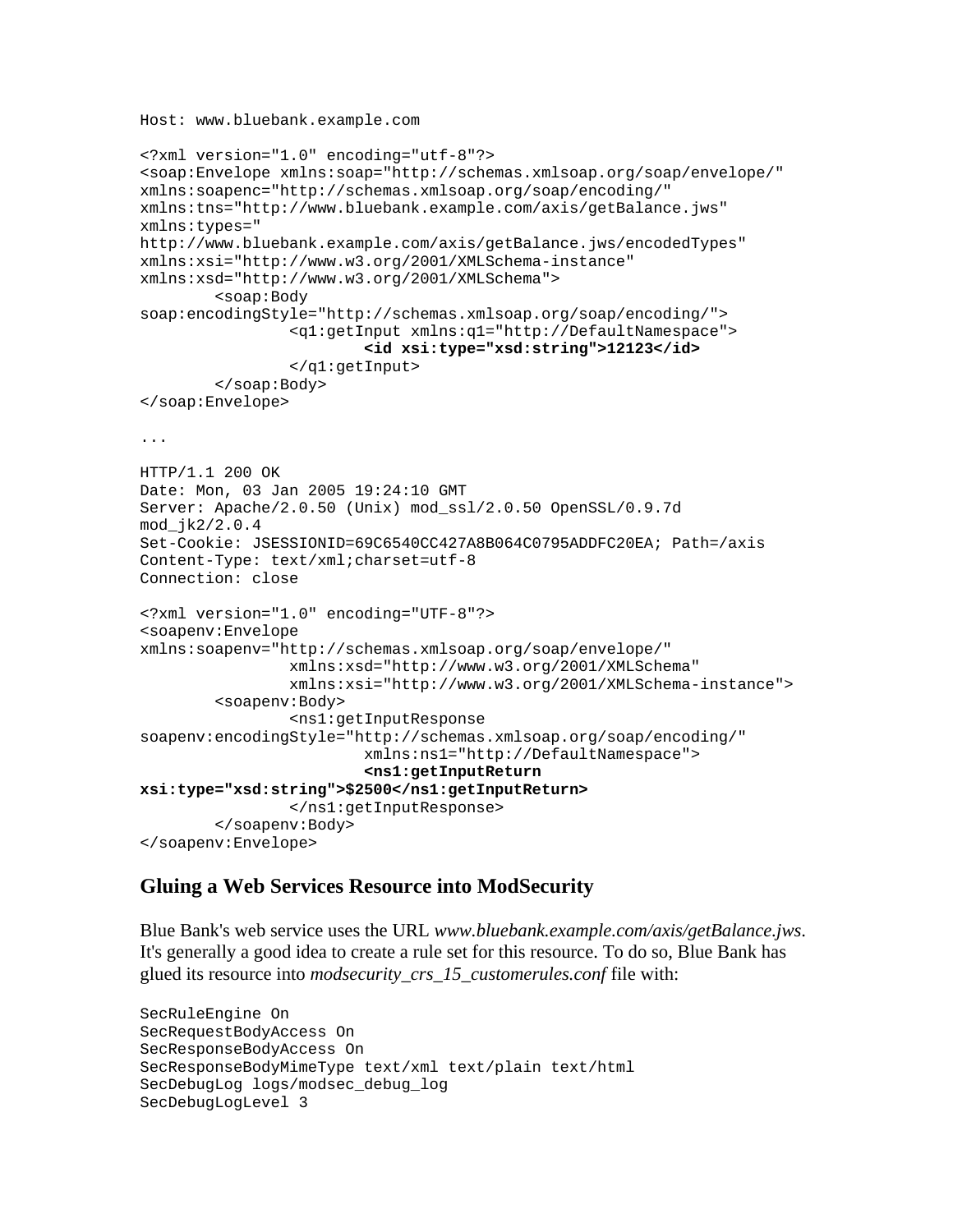```
SecAuditLogType Serial 
SecAuditEngine RelevantOnly 
SecAuditLogRelevantStatus "^(?:5|4\d[^4])" 
SecAuditLog logs/mod_audit_log 
SecDefaultAction "phase:2,deny,log,status:500
t:urlDecodeUni,t:htmlEntityDecode,t:lowercase" 
# ------- Rules for web services -------------------------- 
       SecRule REQUEST_HEADERS:Content-Type "text/xml" \ 
       "phase:1,t:lowercase,nolog,pass,ctl:requestBodyProcessor=XML" 
       <Location /axis/getBalance.jws> 
         SecRule REQBODY_PROCESSOR "!^XML$" skip:1,t:none 
         SecRule XML "@validateSchema /path/to/soapenvelope.xml" 
         SecRule XML:/soap:Envelope/soap:Body/q1:getInput/id/text() \ 
         "^(RegEx)$" "phase:2,capture,log,deny,status:500, \ 
         xmlns:soap=http://schemas.xmlsoap.org/soap/envelope/, \ 
         xmlns:q1=http://DefaultNamespace,msg:'Client Input Data \ 
         Violation: %{TX.0}'" 
       </Location> 
#---------------------------------------------------------------
```
The following directive block applies filtering criteria for  $/axis/getBalance$ . jws. This adds the required placeholder for the defense of the web service. Placeholders go in the <Location> block.

```
SecRuleEngine On 
SecRequestBodyAccess On 
SecResponseBodyAccess On 
SecResponseBodyMimeType text/xml text/plain text/html 
SecDebugLog logs/modsec_debug_log 
SecDebugLogLevel 3 
SecAuditLogType Serial 
SecAuditEngine RelevantOnly 
SecAuditLogRelevantStatus "^(?:5|4\d[^4])" 
SecAuditLog logs/mod_audit_log 
SecDefaultAction "phase:2,deny,log,status:500
t:urlDecodeUni,t:htmlEntityDecode,t:lowercase" 
# ------- Rules for web services -------------------------- 
       SecRule REQUEST_HEADERS:Content-Type "text/xml" \ 
       "phase:1,t:lowercase,nolog,pass,ctl:requestBodyProcessor=XML" 
       <Location /axis/getBalance.jws> 
        SecRule REQBODY PROCESSOR "!^XML$" skip:1,t:none
         SecRule XML "@validateSchema /path/to/soapenvelope.xml" 
         SecRule XML:/soap:Envelope/soap:Body/q1:getInput/id/text() \ 
         "^(RegEx)$" "phase:2,capture,log,deny,status:500, \ 
         xmlns:soap=http://schemas.xmlsoap.org/soap/envelope/, \ 
         xmlns:q1=http://DefaultNamespace,msg:'Client Input Data \ 
         Violation: %{TX.0}'" 
       </Location> 
#---------------------------------------------------------------
```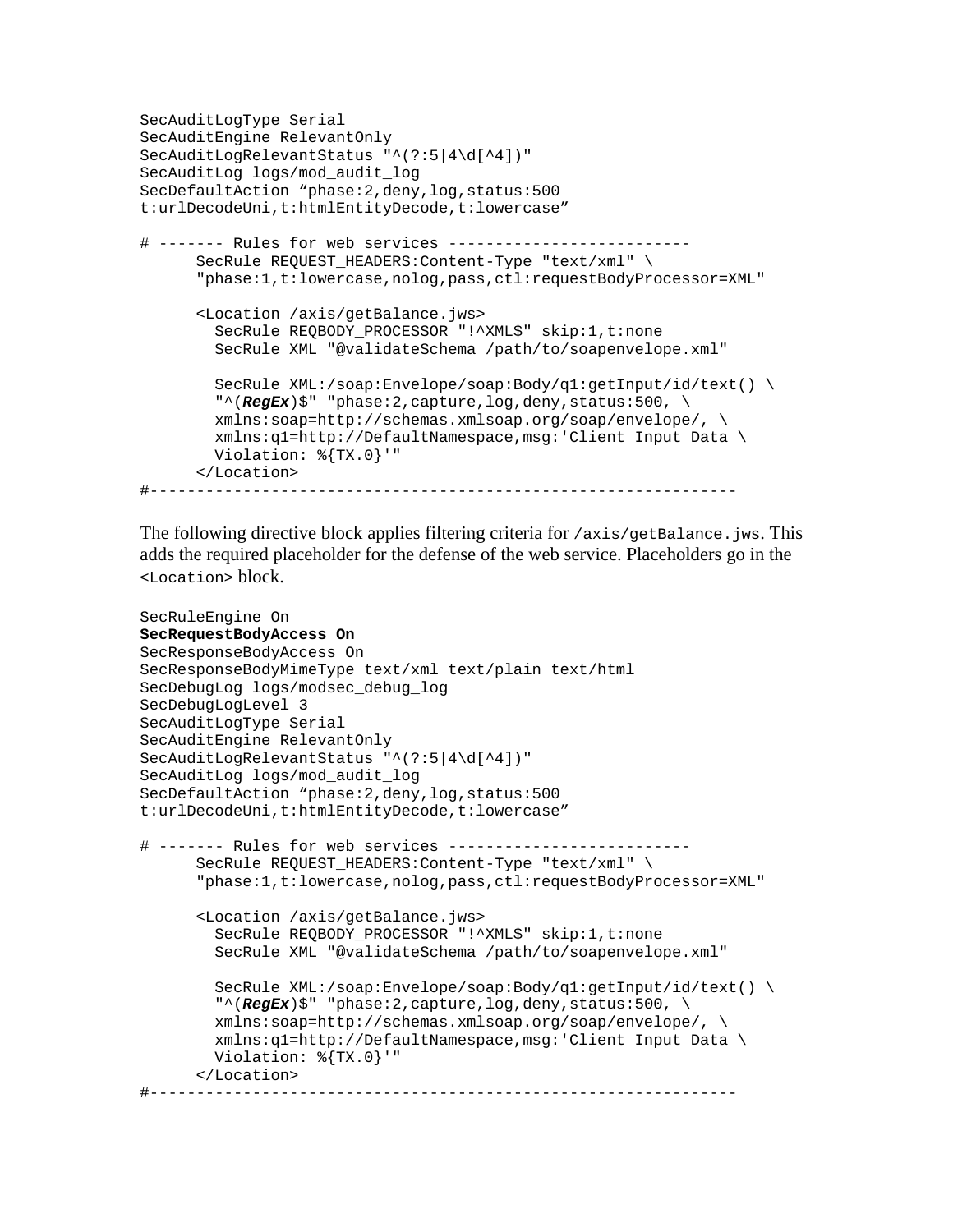There are five important actions taking place here:

1. Enabling Request Body Access

Web services invocation methods go over POST. Hence, the next directive to enable is SecRequestBodyAccess to enable inspection of POST XML payload data –

SecRequestBodyAccess On

2. Enabling the XML request body processor

By default, ModSecurity does not use the an XML processor to parse the request body content. In order to enable this functionality, you must enable it in phase:1 so that it can then properly parse the data when it reads the request body content in phase:2.

So, how do we know that the request body is in XML format? We inspect the Content-Type request header to identify the body type. The following rule handles this action –

 REQUEST\_HEADERS:Content-Type "text/xml" \ "phase:1,t:lowercase,nolog,pass,**ctl:requestBodyProcessor=XML**"

3. Setting up an XML location container

In this scenario, there is only one location that utilizes web services functionality - /axis/getBalance.jws. Therefore, we want to contain our XML processing and inspection to only this location. We can do this by placing the remaining rules in an Apache <Location> scope directive container like this –

```
 <Location /axis/getBalance.jws> 
   ModSecurity Rules… 
 </Location>
```
4. Using the @validateSchema operator

The "@validateSchema" operator is used to inspect the format and syntax of the XML body. Oftentimes, malicious requests will alter the various location fields and this rule will catch them quite easily.

5. Using the XPath variable location The main advantage that ModSecurity 2 has over its previous version is that it is able to utilize XPath variables to define specific input vectors in the XML body. In previous ModSecurity versions, you would have to inspect the entire POST\_PAYLOAD data and use regular expressions to attempt to trap the desired XML field location. The ability to use XPath expressions increases the rules accuracy and significantly decreases false positives.

SecRule **XML:/soap:Envelope/soap:Body/q1:getInput/id/text()** \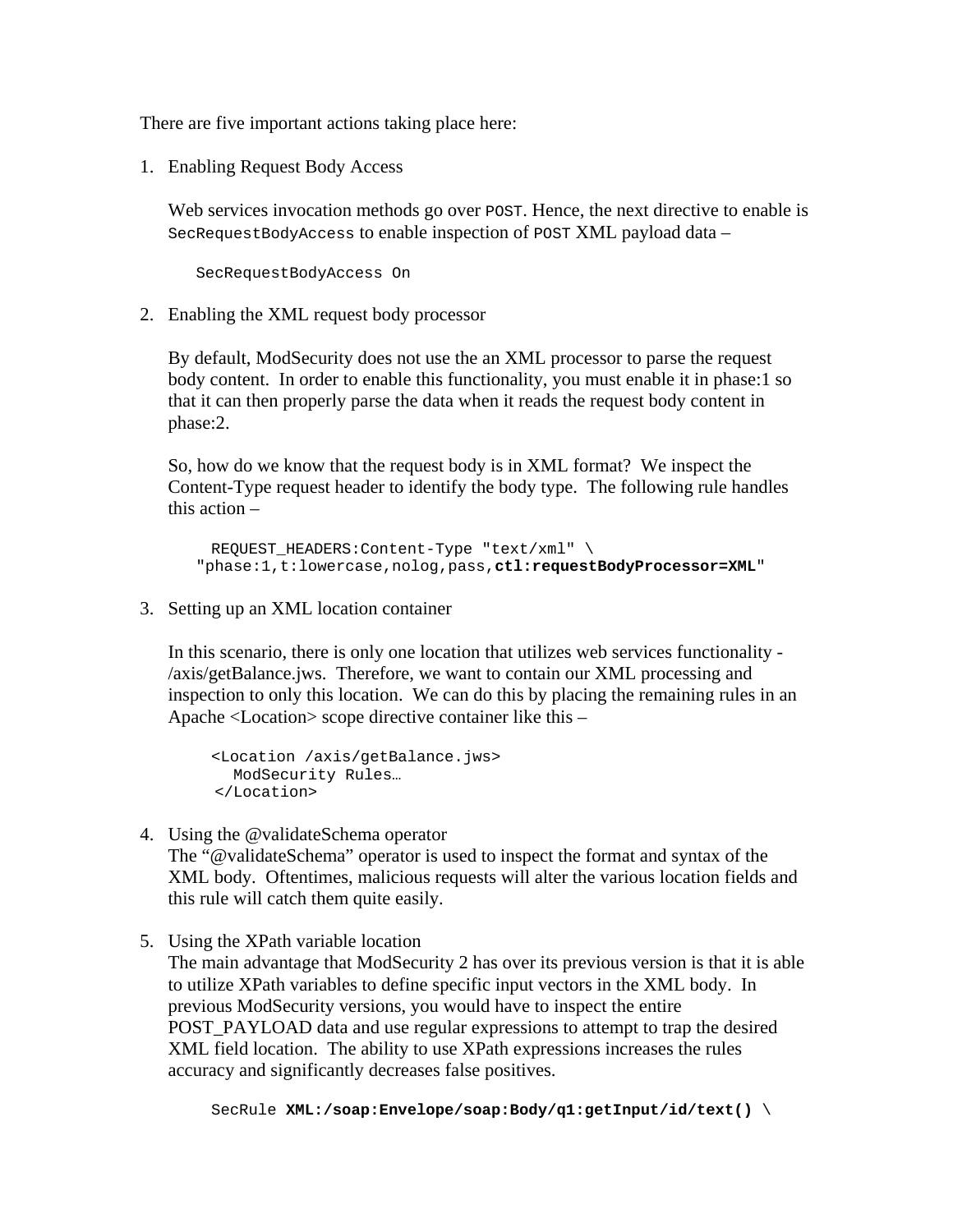$"\hat{}$  (*RegEx*)\$" "phase: 2, capture, log, deny, status: 500, \ **xmlns:soap=http://schemas.xmlsoap.org/soap/envelope/, \ xmlns:q1=http://DefaultNamespace**,msg:'Client Input Data \ Violation: %{TX.0}'"

It is important to also note that you will most likely need to use the "xmlns" action to specify XML Name Spaces that are required for XPath processing.

With the above details in place, Blue Bank has deployed a shield in the form of ModSecurity. It also knows its defense target--the content of id, which clients pass to the web service over a SOAP envelope.

# **Defending Attack Vectors**

As a first step to defend all incoming malicious requests, Blue Bank needs to trap the value of id to prevent a client from passing an invalid value. The SOAP request uses an XML tag to pass this id information to the internal web services code, looking something like:

```
<q1:getInput xmlns:q1="http://DefaultNamespace"> 
      <id xsi:type="xsd:string">12123</id>
</q1:getInput>
```
To filter the request, ModSecurity must have some way to read the value associated with the tag; in this case it is 12123. ModSecurity provides the XML variable as a way to trap an XML field location value passed through a POST request. Here is an example of a customized filter:

```
SecRule XML:/soap:Envelope/soap:Body/q1:getInput/id/text() \ 
  "\hat{} (RegEx)$" "phase: 2, capture, log, deny, status: 500, \
  xmlns:soap=http://schemas.xmlsoap.org/soap/envelope/, \ 
  xmlns:q1=http://DefaultNamespace,msg:'Client Input Data \ 
  Violation: %{TX.0}'"
```
The highlighted line traps the request made to id by using an XPath expression which traverses the XML path to the targeted location. If the sent XML request has an id field contained in it, the server can process the information. However, a malicious client can modify this particular value to inject malicious content into it. There are four main popular attack vectors.

# **Attack vector 1: variable-length buffer injection**

One of the major security concerns when passing a large buffer to a variable is that a large buffer may cause the application to misbehave and/or crash somewhere down the line during execution. The following rule defends the variable id against precisely this type of attack:

SecRule XML:/soap:Envelope/soap:Body/q1:getInput/id/text() \  $\binom{m}{6}$ ,  $\binom{6}{7}$   $\binom{m}{1}$   $\binom{m}{2}$ , capture, log, deny, status: 500,  $\binom{m}{2}$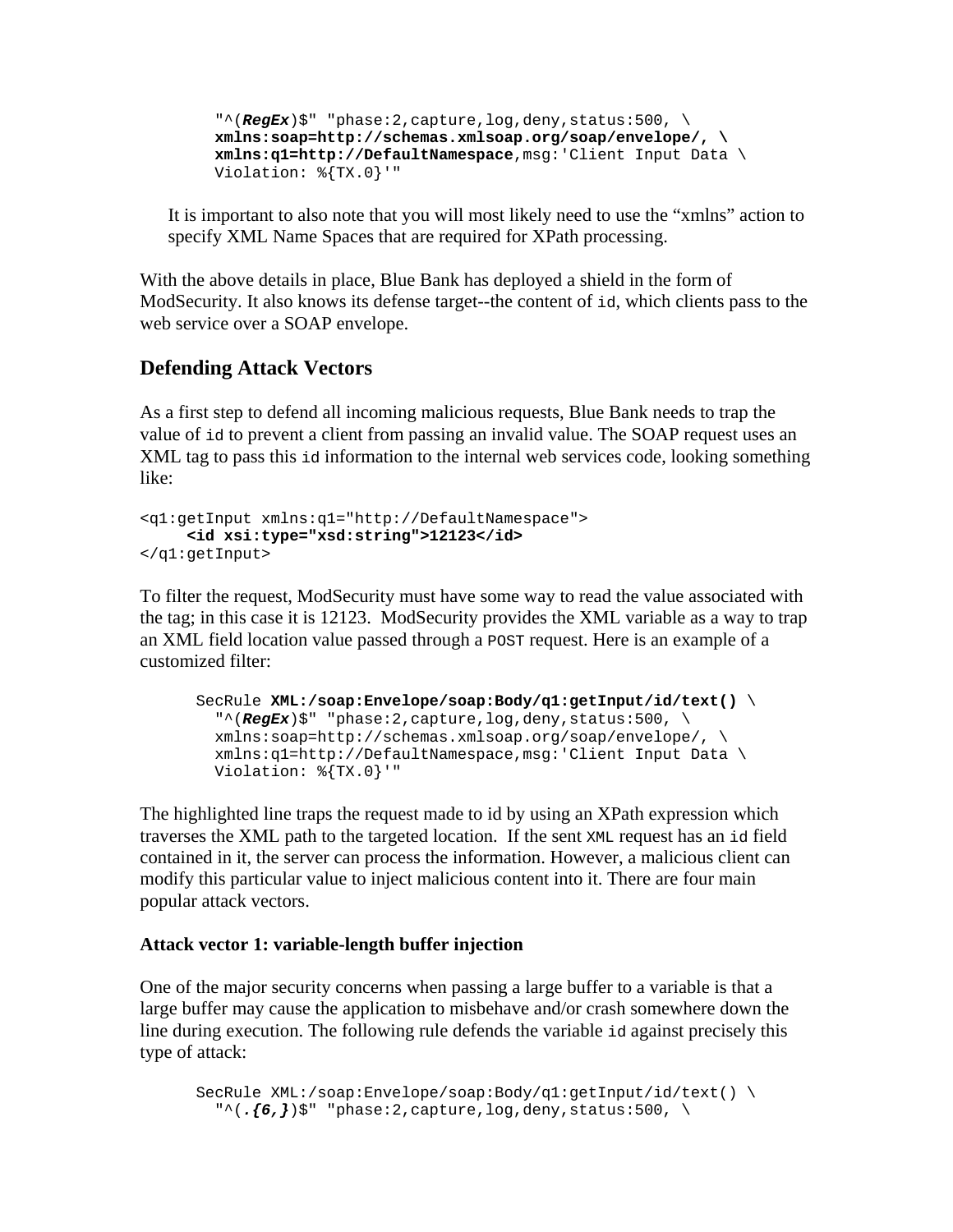xmlns:soap=http://schemas.xmlsoap.org/soap/envelope/, \ xmlns:q1=http://DefaultNamespace,msg:'Client Input Data \ Violation: %{TX.0}'"

In the above directive, the regular expression pattern " $\land$  (. {6,})\$" restricts the buffer to allow only a buffer of five characters. In order to ascertain the effect of the above directive block, Blue Bank can send across two requests, one that matches the buffer length set and the other that exceeds the buffer length set in the directive block.

```
POST /axis/getBalance.jws HTTP/1.0 
Content-Type: text/xml; charset=utf-8 
SOAPAction: "" 
Content-Length: 576 
Expect: 100-continue 
Host: www.bluebank.example.com 
<?xml version="1.0" encoding="utf-8"?> 
<soap:Envelope xmlns:soap="http://schemas.xmlsoap.org/soap/envelope/" 
xmlns:soapenc="http://schemas.xmlsoap.org/soap/encoding/" 
xmlns:tns="http://www.bluebank.example.com/axis/getBalance.jws" 
xmlns:types=" 
http://www.bluebank.example.com/axis/getBalance.jws/encodedTypes" 
xmlns:xsi="http://www.w3.org/2001/XMLSchema-instance" 
xmlns:xsd="http://www.w3.org/2001/XMLSchema"> 
         <soap:Body 
soap:encodingStyle="http://schemas.xmlsoap.org/soap/encoding/"> 
                  <q1:getInput xmlns:q1="http://DefaultNamespace"> 
                          <id xsi:type="xsd:string">12123</id>
                  </q1:getInput> 
         </soap:Body> 
</soap:Envelope> 
... 
HTTP/1.1 200 OK 
Date: Mon, 03 Jan 2005 19:24:10 GMT 
Server: Apache/2.0.50 (Unix) mod_ssl/2.0.50 OpenSSL/0.9.7d 
mod_jk2/2.0.4 
Set-Cookie: JSESSIONID=69C6540CC427A8B064C0795ADDFC20EA; Path=/axis 
Content-Type: text/xml;charset=utf-8 
Connection: close 
<?xml version="1.0" encoding="UTF-8"?> 
<soapenv:Envelope 
xmlns:soapenv="http://schemas.xmlsoap.org/soap/envelope/" 
                 xmlns:xsd="http://www.w3.org/2001/XMLSchema" 
                 xmlns:xsi="http://www.w3.org/2001/XMLSchema-instance"> 
         <soapenv:Body> 
                  <ns1:getInputResponse 
soapenv:encodingStyle="http://schemas.xmlsoap.org/soap/encoding/" 
                          xmlns:ns1="http://DefaultNamespace"> 
                          <ns1:getInputReturn 
xsi:type="xsd:string">$2500</ns1:getInputReturn>
                  </ns1:getInputResponse> 
         </soapenv:Body>
```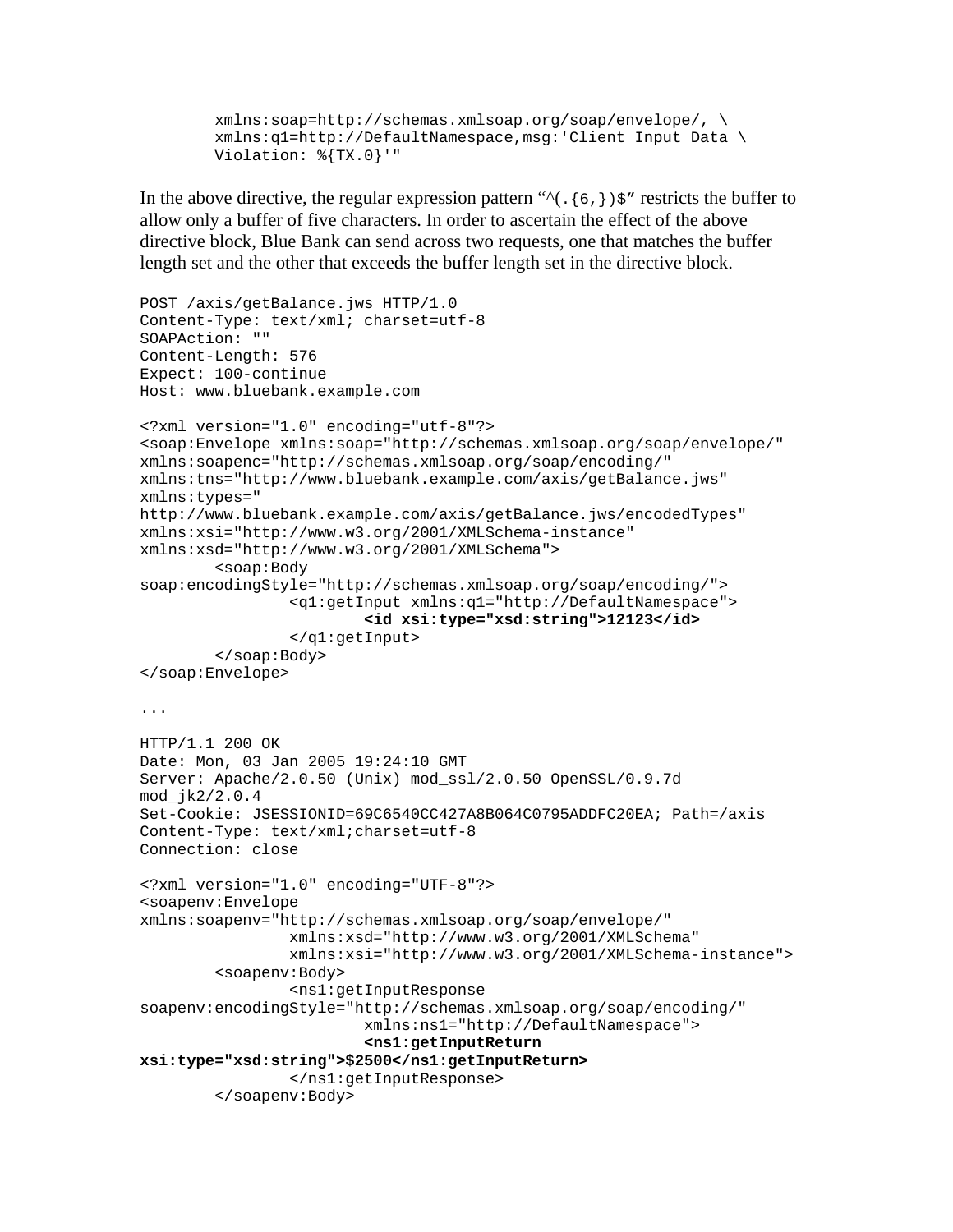#### </soapenv:Envelope>

In the above case, a buffer of five characters is passed, and the server sent a response with the value of \$2500. Here's the response and request with a modified id of 121234 (six characters):

```
POST /axis/getBlalance.jws HTTP/1.0 
Content-Type: text/xml; charset=utf-8 
SOAPAction: "" 
Content-Length: 577 
Expect: 100-continue 
Host: www.bluebank.example.com 
<?xml version="1.0" encoding="utf-8"?> 
<soap:Envelope xmlns:soap="http://schemas.xmlsoap.org/soap/envelope/" 
xmlns:soapenc="http://schemas.xmlsoap.org/soap/encoding/" 
xmlns:tns="http://www.bluebank.example.com/axis/getBalance.jws" 
xmlns:types=" 
http://www.bluebank.example.com/axis/getBalance.jws/encodedTypes" 
xmlns:xsi="http://www.w3.org/2001/XMLSchema-instance" 
xmlns:xsd="http://www.w3.org/2001/XMLSchema"> 
         <soap:Body 
soap:encodingStyle="http://schemas.xmlsoap.org/soap/encoding/"> 
                  <q1:getInput xmlns:q1="http://DefaultNamespace"> 
                          <id xsi:type="xsd:string">121234</id>
                  </q1:getInput> 
         </soap:Body> 
</soap:Envelope> 
... 
HTTP/1.1 500 Internal Server Error 
Date: Mon, 03 Jan 2005 22:00:33 GMT 
Server: Apache/2.0.50 (Unix) mod_ssl/2.0.50 OpenSSL/0.9.7d 
mod_jk2/2.0.4 
Content-Length: 657 
Connection: close 
Content-Type: text/html; charset=iso-8859-1 
<!DOCTYPE HTML PUBLIC "-//IETF//DTD HTML 2.0//EN"> 
<html><head>
    <title>500 Internal Server Error</title> 
  </head><br/>body>
   <h1>Internal Server Error</h1> 
   <p>The server encountered an internal error or misconfiguration and 
was unable to complete your request.</p> 
   <p>Please contact the server administrator, you@example.com and 
inform them of the time the error occurred, and anything you might have 
done that may have caused the error.</p> 
   <p>More information about this error may be available in the server 
Error log.</p> 
  \frac{1}{2} </body></html>
```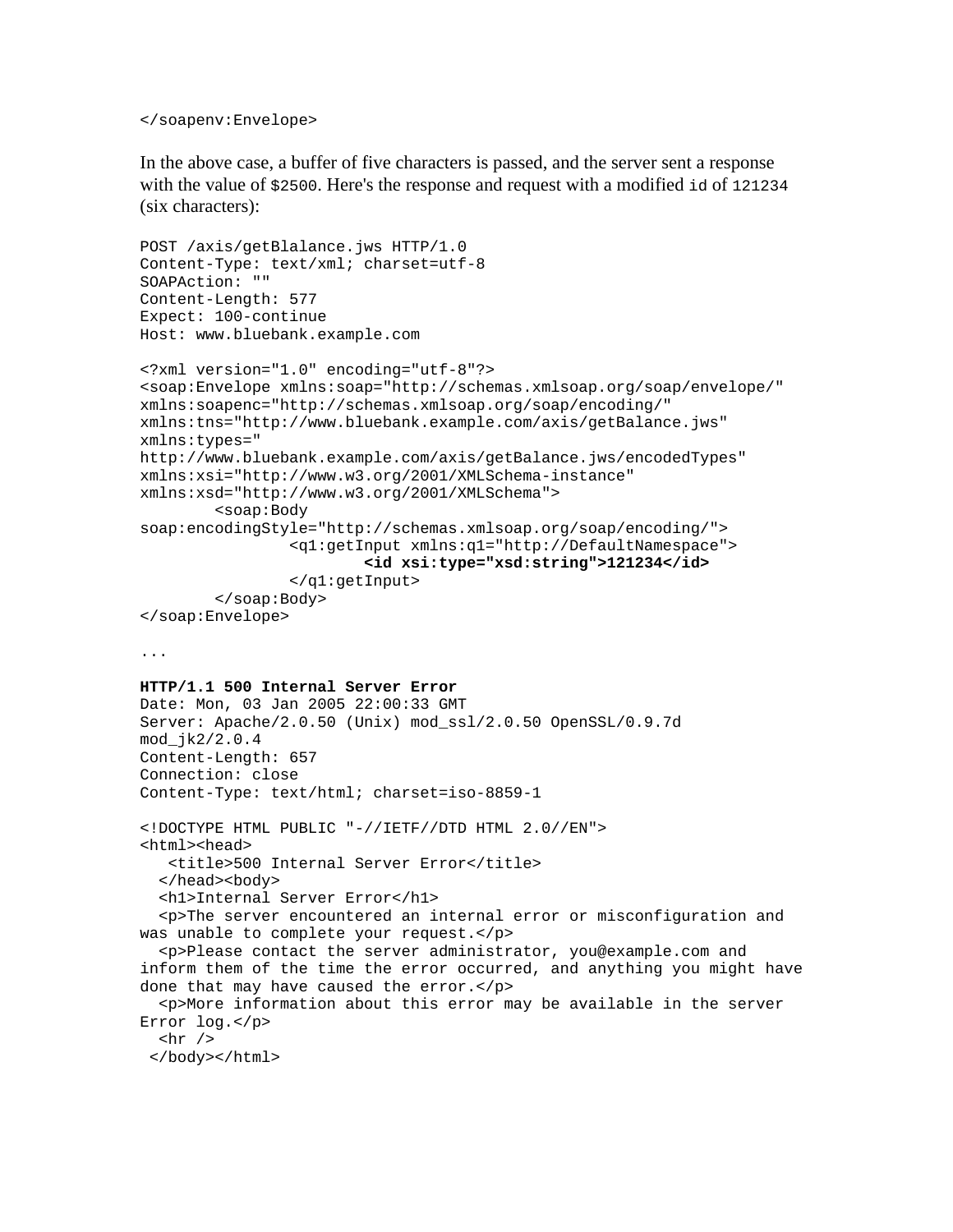The ModSecurity module has rejected this request. Status 500 is the response received. This indicates that the request never hit the web services level. Blue Bank has succeeded, therefore, in providing a sound defense against any kind of buffer overflow, the most common and often ignored vulnerability.

### **Attack vector 2: meta-character injection**

Another major threat to input variables is the use of metacharacters such as  $\epsilon$ , single quote ('), and double quotes ("). These characters can cause SQL injection attacks to occur and may also cause unnecessary information leakage. Adopting the following strategy provides a sound defense against such attacks.

```
SecRule XML:/soap:Envelope/soap:Body/q1:getInput/id/text() \ 
  "^(.{6,}|[^\d])$" \ 
"phase:2,capture,log,deny,status:500, \ 
  xmlns:soap=http://schemas.xmlsoap.org/soap/envelope/, \ 
  xmlns:q1=http://DefaultNamespace,msg:'Client Input Data \ 
  Violation: %{TX.0}'"
```
Instead of taking a negative policy enforcement methodology and listing every possible meta-character that could potentially cause problems, it is much wiser to use a positive policy rule to enforce specific data types. The regular expression pattern  $\lceil \wedge \dagger \rangle$  denies an HTTP request if the id XPath variable's data consists of any non-digit characters. The ability to create positive security rulesets by either forcing regular expression character classes or by using ModSecurity's rule inversion (with the "!" character) is an important technique in ModSecurity.

Here is the request and response sent using an id of 12'12:

```
POST /axis/getBalance.jws HTTP/1.0 
Content-Type: text/xml; charset=utf-8 
SOAPAction: "" 
Content-Length: 576 
Expect: 100-continue 
Host: www.bluebank.example.com 
<?xml version="1.0" encoding="utf-8"?> 
<soap:Envelope xmlns:soap="http://schemas.xmlsoap.org/soap/envelope/" 
xmlns:soapenc="http://schemas.xmlsoap.org/soap/encoding/" 
xmlns:tns="http://www.bluebank.example.com/axis/getBalance.jws" 
xmlns:types=" 
http://www.bluebank.example.com/axis/getBalance.jws/encodedTypes" 
xmlns:xsi="http://www.w3.org/2001/XMLSchema-instance" 
xmlns:xsd="http://www.w3.org/2001/XMLSchema"> 
         <soap:Body 
soap:encodingStyle="http://schemas.xmlsoap.org/soap/encoding/"> 
                 <q1:getInput xmlns:q1="http://DefaultNamespace"> 
                          <id xsi:type="xsd:string">12'12</id>
                 </q1:getInput> 
         </soap:Body> 
</soap:Envelope>
```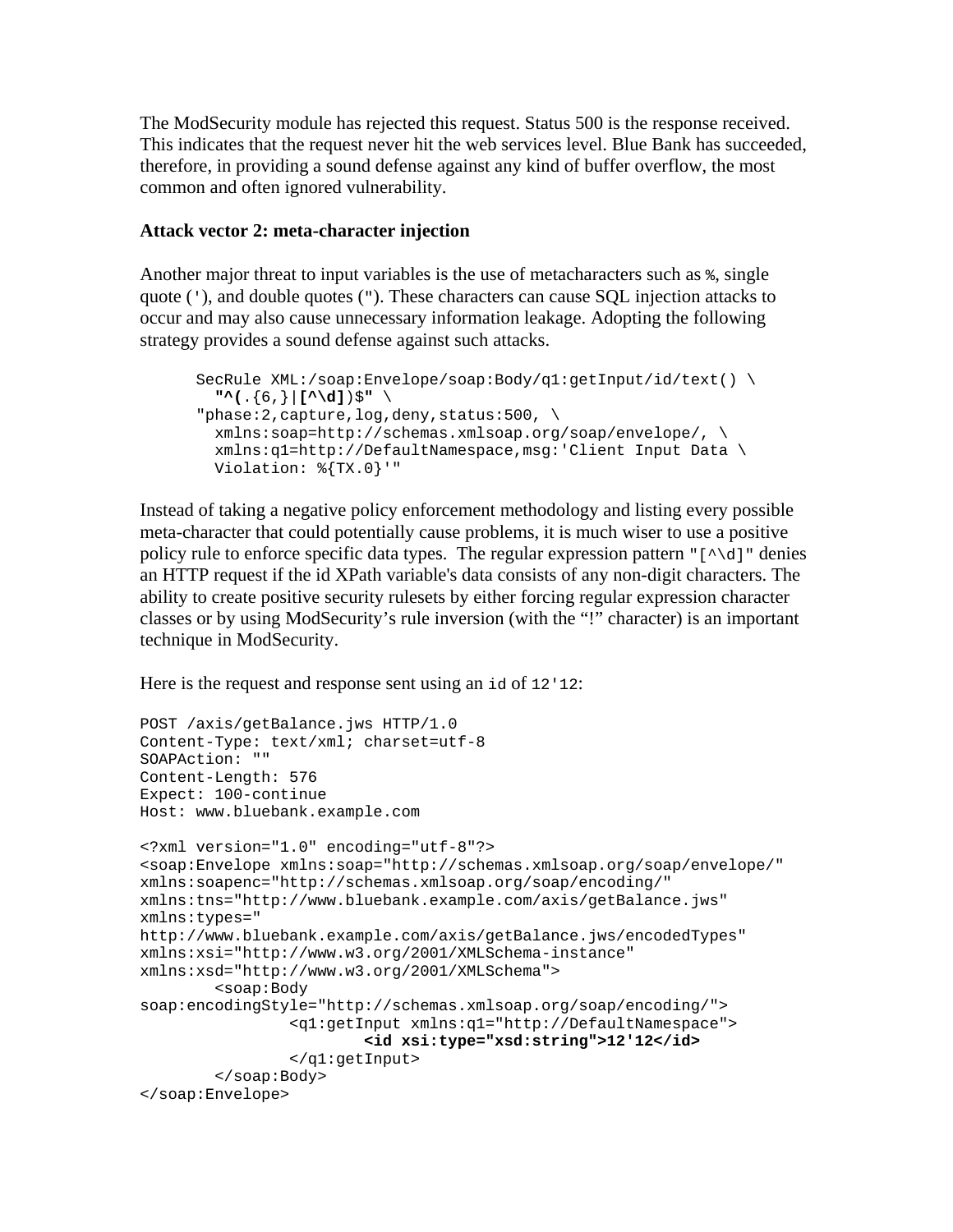**500 Internal Server Error**  HTTP/1.1 500 Internal Server Error Date: Mon, 03 Jan 2005 22:00:33 GMT Server: Apache/2.0.50 (Unix) mod\_ssl/2.0.50 OpenSSL/0.9.7d mod\_jk2/2.0.4 Content-Length: 657 Connection: close Content-Type: text/html; charset=iso-8859-1

This attack also failed, and ModSecurity caught it.

# **Attack vector 3: SQL injection**

It is also possible to inject SQL statements in variables. Concatenating together many SQL statements is possible. If your application does not sanitize its input, malicious clients can append additional SQL statements to existing SQL queries, often with disastrous consequences. Fortunately, Blue Bank already has protections to block SQL injection attacks by using the previous positive policy filter! When you combine both the size restrictions and only allowing digit characters, it is not possible to successfully execute an SQL infection attack.

# **Attack vector 4: SOAP fault code disclosure**

One of the major sources of information in web services is the fault code. A forced error on the server can create a fault code. This type of detailed error message may aid an attacker by divulging technical information that could help them to fine tune their next attack. Let's assume that either an attacker somehow found a method to evade our inbound protection rules or if we didn't implement any inbound protections and was able to cause an error with our web service. Here's the request and response from a malicious user probing Blue Bank by sending a request with the character a in the id variable instead of an integer:

```
POST /axis/getBalance.jws HTTP/1.0 
Content-Type: text/xml; charset=utf-8 
SOAPAction: "" 
Content-Length: 569 
Expect: 100-continue 
Host: www.bluebank.example.com 
<?xml version="1.0" encoding="utf-8"?> 
<soap:Envelope xmlns:soap="http://schemas.xmlsoap.org/soap/envelope/" 
xmlns:soapenc="http://schemas.xmlsoap.org/soap/encoding/" 
xmlns:tns="http://www.bluebank.example.com/axis/getBalance.jws" 
xmlns:types=" 
http://www.bluebank.example.com/axis/getBalance.jws/encodedTypes" 
xmlns:xsi="http://www.w3.org/2001/XMLSchema-instance" 
xmlns:xsd="http://www.w3.org/2001/XMLSchema">
```
...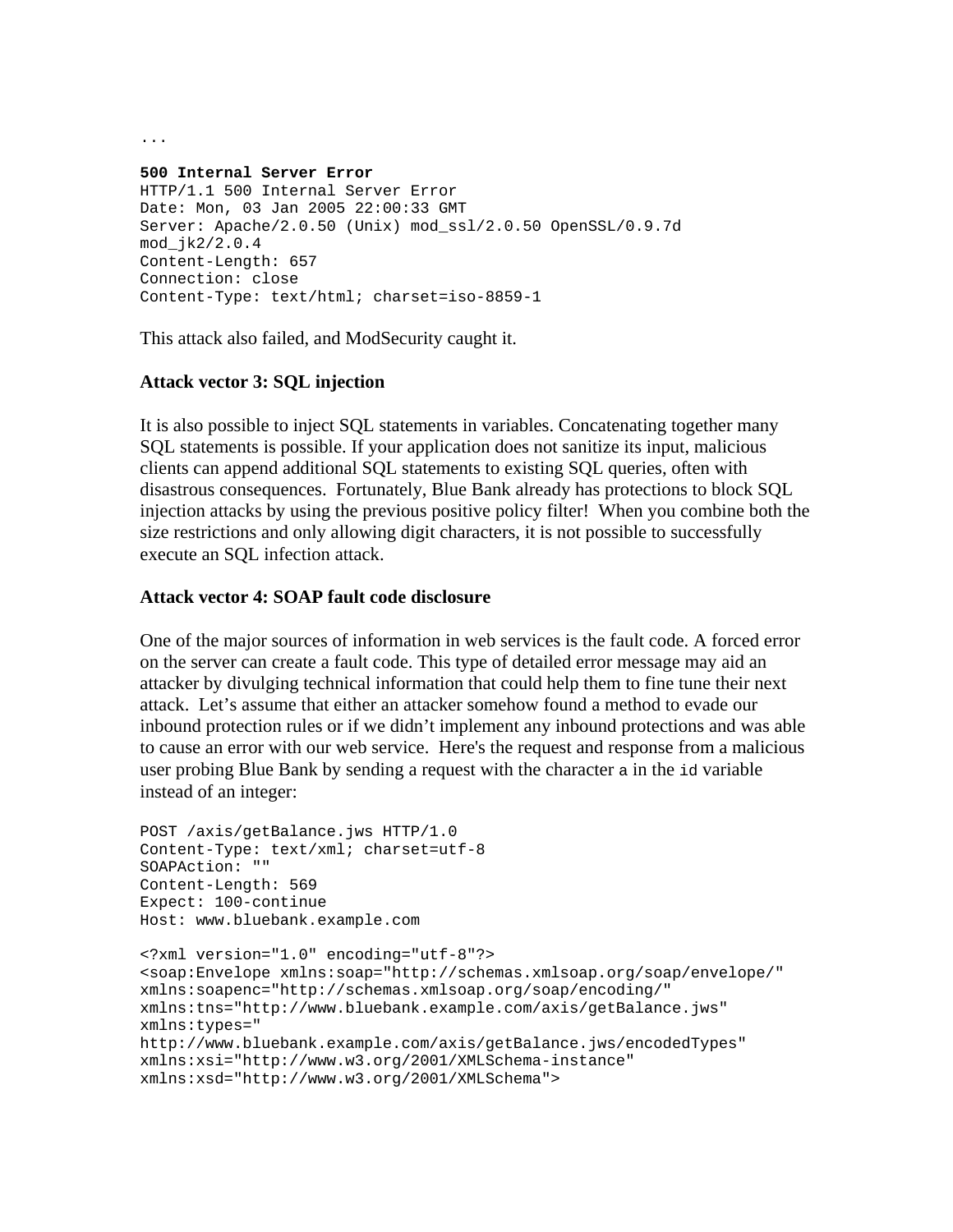```
 <soap:Body 
soap:encodingStyle="http://schemas.xmlsoap.org/soap/encoding/"> 
                  <q1:getInput xmlns:q1="http://DefaultNamespace"> 
                           <id xsi:type="xsd:string">a</id>
                  </q1:getInput> 
         </soap:Body> 
</soap:Envelope> 
... 
500 Internal Server Error 
HTTP/1.1 500 Internal Server Error 
Date: Tue, 04 Jan 2005 16:22:14 GMT 
Server: Apache/2.0.50 (Unix) mod_ssl/2.0.50 OpenSSL/0.9.7d 
mod_jk2/2.0.4 
Set-Cookie: JSESSIONID=1CAF4CD0ED0F38FB40ECBC7BDAB56C75; Path=/axis 
Content-Type: text/xml;charset=utf-8 
Connection: close 
<?xml version="1.0" encoding="UTF-8"?> 
<soapenv:Envelope 
xmlns:soapenv="http://schemas.xmlsoap.org/soap/envelope/" 
         xmlns:xsd="http://www.w3.org/2001/XMLSchema" 
         xmlns:xsi="http://www.w3.org/2001/XMLSchema-instance"> 
  <soapenv:Body> 
    <soapenv:Fault> 
         <faultcode>soapenv:Server.userException</faultcode> 
         <faultstring>java.lang.NumberFormatException: 
                   For input string:"a"</faultstring>
    <detail/> 
    </soapenv:Fault> 
   </soapenv:Body> 
</soapenv:Envelope>
```
As shown in the response, the fault code may disclose critical internal information. That's reason enough to define and apply filters. Blue Bank can fix this by applying the following rules:

```
SecRuleEngine On 
SecRequestBodyAccess On 
SecResponseBodyAccess On 
SecResponseBodyMimeType text/xml text/plain text/html 
SecDebugLog logs/modsec_debug_log 
SecDebugLogLevel 3 
SecAuditLogType Serial 
SecAuditEngine RelevantOnly 
SecAuditLogRelevantStatus "^(?:5|4\d[^4])" 
SecAuditLog logs/mod_audit_log 
SecDefaultAction "phase:2,deny,log,status:500
t:urlDecodeUni,t:htmlEntityDecode,t:lowercase" 
# ------- Rules for web services -------------------------- 
       SecRule REQUEST_HEADERS:Content-Type "text/xml" \ 
       "phase:1,t:lowercase,nolog,pass,ctl:requestBodyProcessor=XML" 
       <Location /axis/getBalance.jws>
```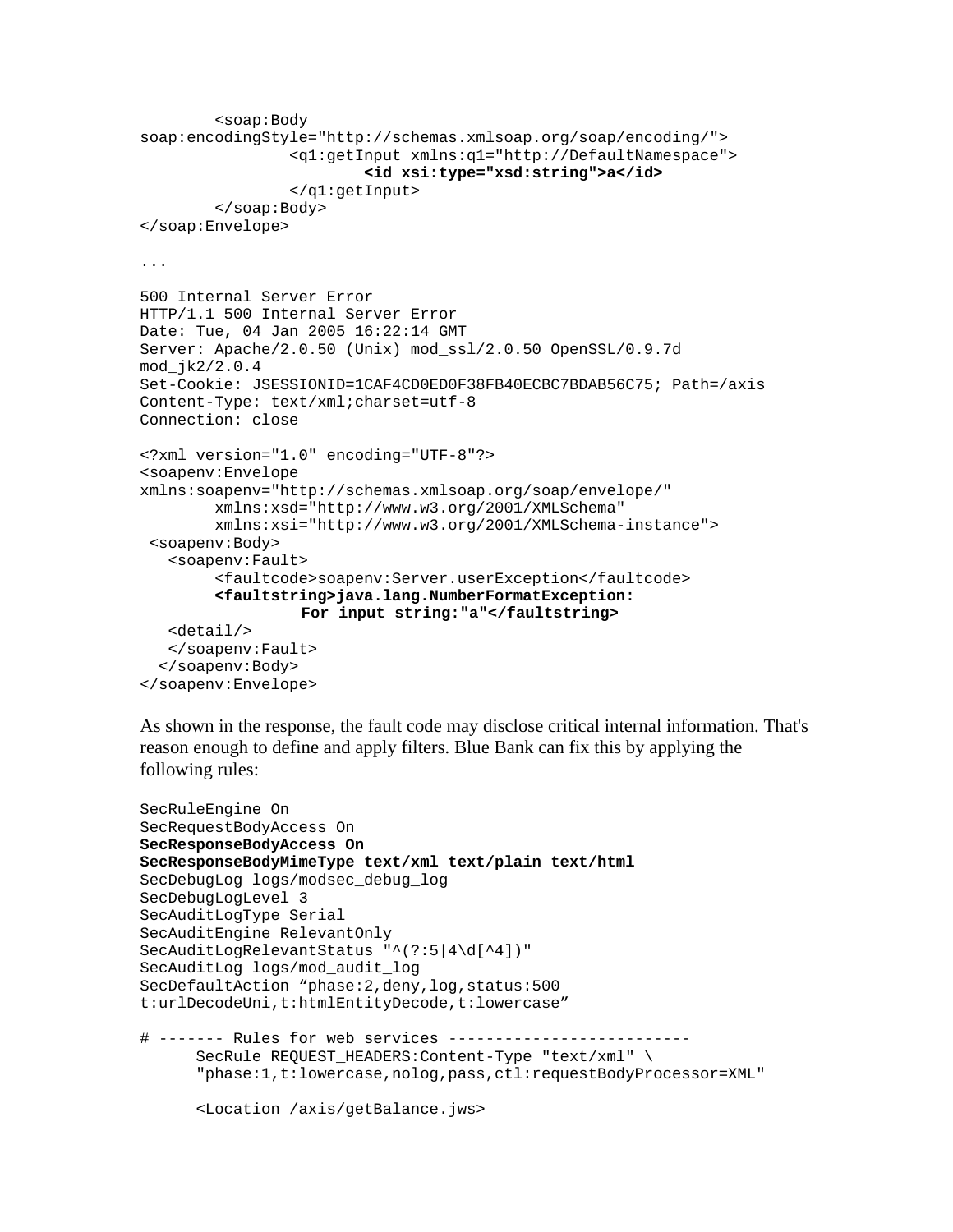```
 SecRule REQBODY_PROCESSOR "!^XML$" skip:1,t:none 
  SecRule XML "@validateSchema /path/to/soapenvelope.xml" 
  SecRule XML:/soap:Envelope/soap:Body/q1:getInput/id/text() \ 
  "\text{``(}.{6},||[\text{``d}])$" "phase:2, capture, log, deny, status:500, \n\ xmlns:soap=http://schemas.xmlsoap.org/soap/envelope/, \ 
  xmlns:q1=http://DefaultNamespace,msg:'Client Input Data \ 
  Violation: %{TX.0}'" 
 SecRule RESPONSE_BODY 
 "\<fault(code|string)\>.*\\</fault(code|string)\>" \ 
 "phase:4,deny,status:500,capture,msg:'SOAP fault code disclosure 
 detected: %{TX.0}'" 
 </Location>
```
#---------------------------------------------------------------

In order to scan the response body data, we need to set the SecResponseBodyAccess directive to On. Additionally, we need to make sure to add the "text/xml" mime-type to the SecResponseBodyMimeType directive.

```
SecResponseBodyAccess On 
SecResponseBodyMimeType text/xml text/plain text/html
```
We can then apply this rule that will inspect the RESPONSE\_BODY variable and look for the fault-code html tags.

```
SecRule RESPONSE_BODY 
"\<fault(code|string)\>.*\\</fault(code|string)\>" \ 
"phase:4,deny,status:500,capture,msg:'SOAP fault code disclosure 
detected: %{TX.0}'"
```
This directive blocks outgoing traffic that contains fault codes. If the attacker sends the ill-formed request again with a in the integer field, he will receive a response more like:

```
HTTP/1.1 500 Internal Server Error 
Date: Mon, 03 Jan 2005 22:00:33 GMT 
Server: Apache/2.0.50 (Unix) mod_ssl/2.0.50 OpenSSL/0.9.7d 
mod_jk2/2.0.4 
Content-Length: 657 
Connection: close 
Content-Type: text/html; charset=iso-8859-1 
<!DOCTYPE HTML PUBLIC "-//IETF//DTD HTML 2.0//EN"> 
<html><head>
    <title>500 Internal Server Error</title> 
  </head><br/>body>
   <h1>Internal Server Error</h1> 
   <p>The server encountered an internal error or misconfiguration and 
was unable to complete your request.</p> 
   <p>Please contact the server administrator, you@example.com and 
inform them of the time the error occurred, and anything you might have 
done that may have caused the error.</p> 
   <p>More information about this error may be available in the server 
error log.</p>
```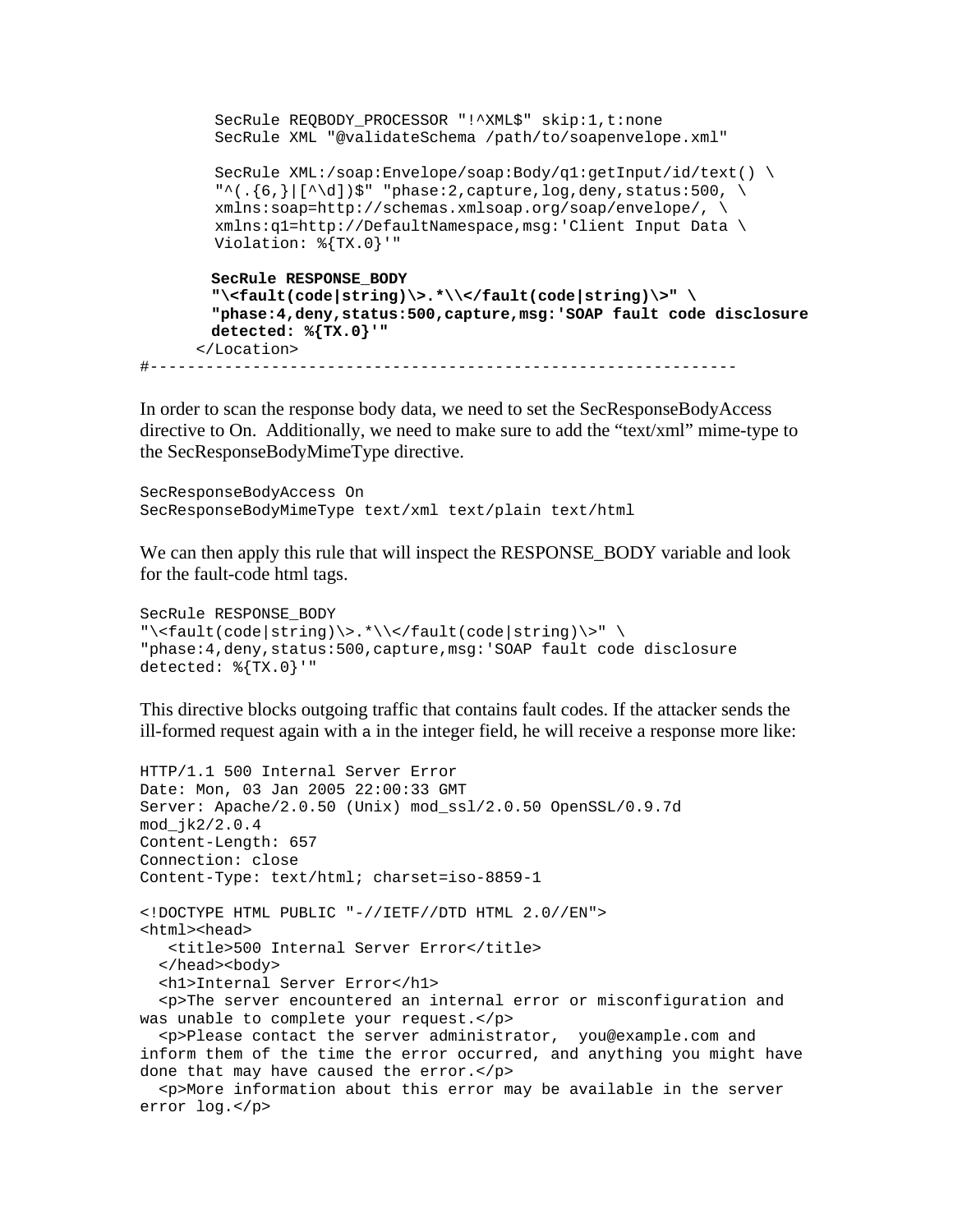```
\frac{1}{2} </body></html>
```
ModSecurity, properly configured, has also defended against this information leakage attack.

# **Conclusion**

ModSecurity may seem like just another tool in the security firmament, but it has a subtle advantage over other security tools already available. While providing intrusion detection and defense capabilities at the HTTP layer, ModSecurity also allows both Request and Response body filtering capabilities.

However, the advantage ModSecurity offers is in allowing developers and web administrators to defend web services without actually modifying their source code. This doesn't make shabby code tolerable; it simply means that an organization can mount an additional effective defense of its web services without having to run through numerous lines of code.

This article focuses on just one of the techniques for securing web services, and an effective one too. Feel free to choose your own techniques of defending web services.

### **About Ryan C. Barnett**

Ryan C. Barnett is the Director of Application Security Training at Breach Security. He is also a Faculty Member for the SANS Institute, where his duties include Instructor/Courseware Developer for Apache Security/Building a Web Application Firewall Workshop, Top 20 Vulnerabilities Team Member and Local Mentor for the SANS Track 4, "Hacker Techniques, Exploits and Incident Handling" course. He holds six SANS Global Information Assurance Certifications (GIAC): Intrusion Analyst (GCIA), Systems and Network Auditor (GSNA), Forensic Analyst (GCFA), Incident Handler (GCIH), Unix Security Administrator (GCUX) and Security Essentials (GSEC). In addition to the SANS Institute, he is also the Team Lead for the Center for Internet Security Apache Benchmark Project and a Member of the Web Application Security Consortium. Mr. Barnett has also authored a web security book for Addison/Wesley Publishing entitled "Preventing Web Attacks with Apache."

### **About Breach Security, Inc.**

Breach Security, Inc. is a leading provider of next-generation web application security that protects corporate-critical information. Breach effectively protects web applications of commercial enterprises and government agencies alike against Internet hacking attacks and provides an effective solution for expanding security challenges such as identity theft, information leakage, and insecurely coded applications. Breach's solutions are ideal for any organization's regulatory compliance requirements for security. Breach was founded in 2004 and is headquartered in Carlsbad, Calif. For more information visit: www.breach.com.

### **About Shreeraj Shah**

Shreeraj Shah, BE, MSCS, MBA, is the founder of Net-Square and leads Net-Square's consulting, training and R&D activities. He previously worked with Foundstone, Chase Manhattan Bank and IBM. He is also the author of Hacking Web Services (Thomson) and co-author of Web Hacking: Attacks and Defense (Addison-Wesley). In addition, he has published several advisories, tools, and whitepapers, and has presented at numerous conferences including RSA, AusCERT, InfosecWorld (Misti), HackInTheBox, Blackhat, OSCON, Bellua, Syscan, etc. His